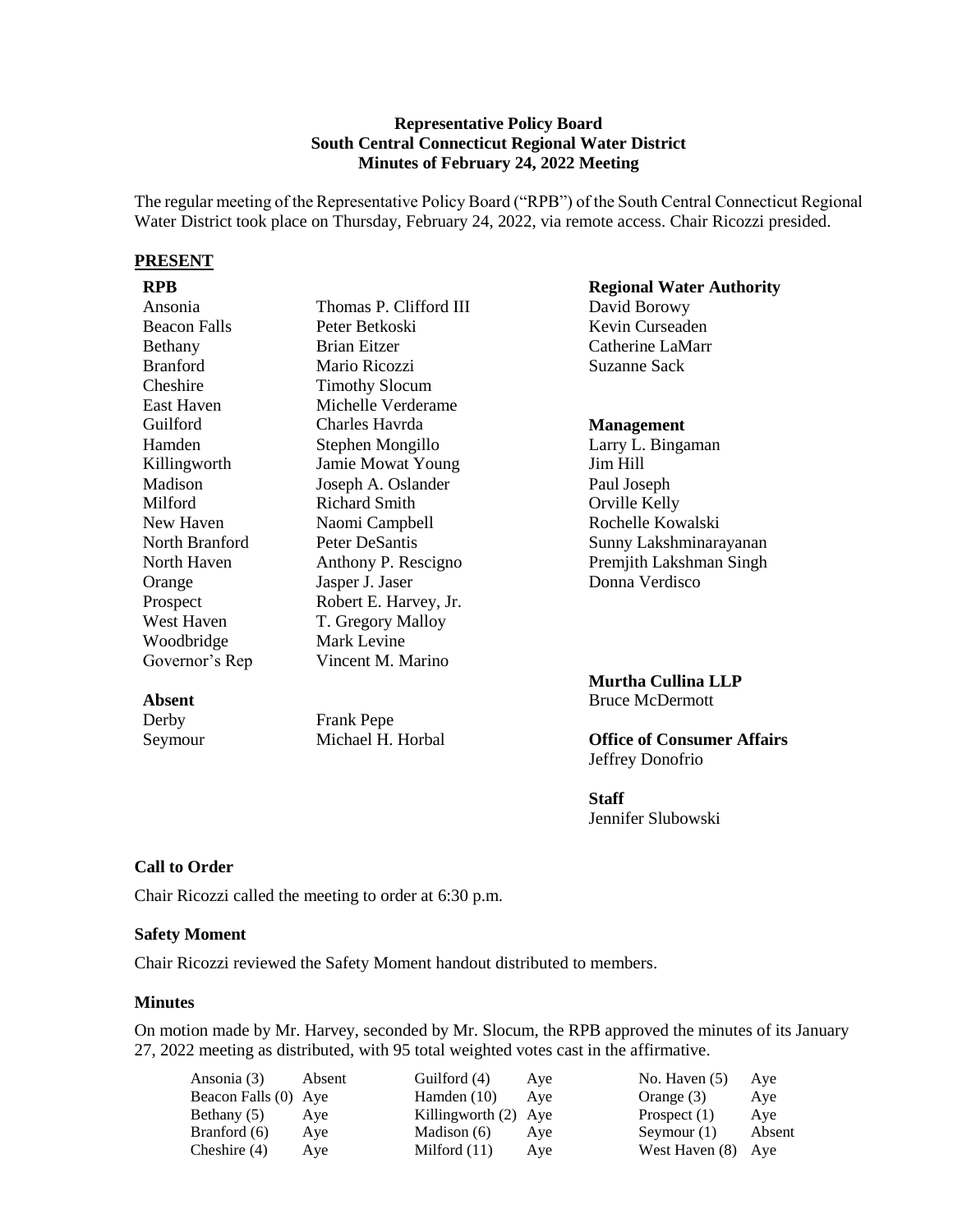| Derby $(2)$        | Absent | New Haven (13) Aye   | Woodbridge (3) Aye  |  |
|--------------------|--------|----------------------|---------------------|--|
| East Haven (6) Aye |        | No. Branford (8) Aye | Gov. Rep. $(1)$ Aye |  |

## **Communications**

Chair Ricozzi reported on the Code of Ethics Compliance for the period ended November 30, 2021. He reported no violations.

At 6:33 p.m., Mr. Clifford entered the meeting

Mr. Slocum moved for adoption of the following resolution:

**RESOLVED,** that based on the recommendation of the Representative Policy Board Finance Committee, effective June 1, 2022 the compensation of the Regional Water Authority ("RWA") Chairperson be increased to \$35,500 per year and the compensation of members of the RWA who do not serve as Chairperson be increased to \$26,000 per year.

Ms. Mowat Young seconded the motion.

Mr. Slocum reported that the Finance Committee met earlier in the month and held a discussion on Authority member compensation. He stated that last year, due to the uncertainty of the pandemic's effect on customer's ability to pay the committee recommended a partial salary increase for Authority members comparable to that of the RWA. This year the Finance Committee voted to recommend an increase, which would bring Authority compensation up to the standard rate.

After discussion, the Chair called for the vote and, the RPB approved the Proposed Resolution, with 98 total weighted votes cast in the affirmative.

| Ansonia (3)          | Ave    | Guilford (4)         | Aye | No. Haven $(5)$ | Aye    |
|----------------------|--------|----------------------|-----|-----------------|--------|
| Beacon Falls (0) Aye |        | Hamden $(10)$        | Ave | Orange $(3)$    | Aye    |
| Bethany (5)          | Aye    | Killingworth (2) Aye |     | Prospect $(1)$  | Aye    |
| Branford (6)         | Aye    | Madison (6)          | Ave | Seymour $(1)$   | Absent |
| Cheshire $(4)$       | Aye    | Milford $(11)$       | Ave | West Haven (8)  | Aye    |
| Derby $(2)$          | Absent | New Haven (13) Aye   |     | Woodbridge (3)  | Ave    |
| East Haven (6)       | Ave    | No. Branford (8) Aye |     | Gov. Rep. $(1)$ | Aye    |

#### **Reports**

**Finance Committee** – Mr. Slocum reported on the Finance Committee meeting earlier in the month. The Committee met with management and received an updated on RWA's recent refinancing. He stated the report was optimistic and included savings over the long-term. The Committee also discussed Authority compensation. The next meeting is scheduled for Monday, March 14, 2022 at 5:00 pm.

**Land Use Committee** – Mr. Betkoski, Chair of the Land Use Committee reported on the Land Use Committee meeting earlier in the month. The committee met on February  $9<sup>th</sup>$  and received a presentation of beetle research and diversity on RWA's properties. The Committee also received land updates and an invasive species update from management. The next meeting is scheduled for Wednesday, March 9, 2022 at 5:30 pm.

**Consumer Affairs Committee** – Mr. Mongillo, Chair of the RPB Consumer Affairs Committee, reported that the Committee is scheduled to meet on Monday, February 28, 2022 to receive a refinancing update from management. The Committee will also discuss monthly billing. All RPB members are invited to attend.